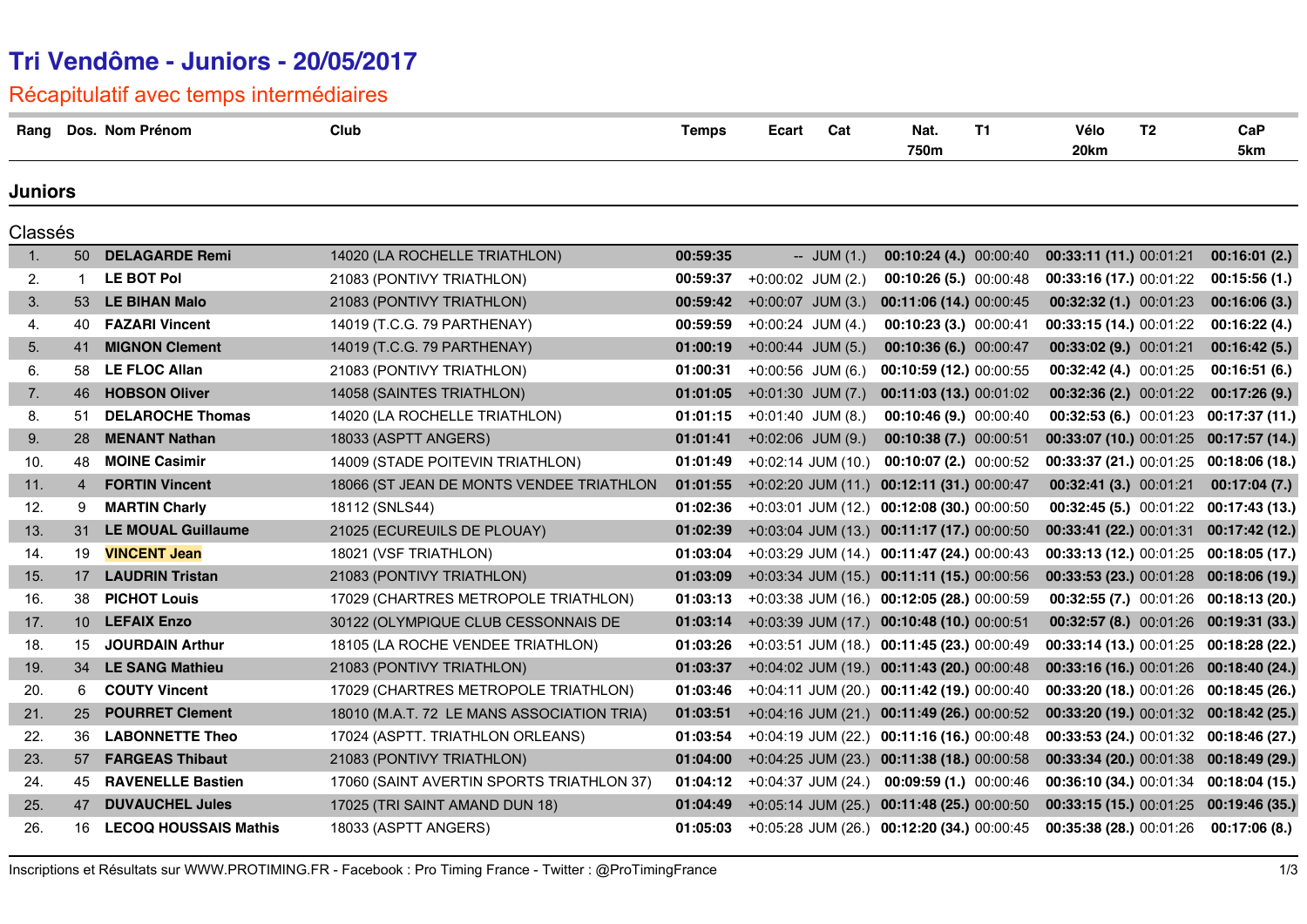## **Tri Vendôme - Juniors - 20/05/2017**

## Récapitulatif avec temps intermédiaires

| Rang                |                | Dos. Nom Prénom             | Club                                       | <b>Temps</b> | Ecart                | Cat   | Nat.                                         | <b>T1</b> | Vélo                    | T <sub>2</sub> | CaP                                    |
|---------------------|----------------|-----------------------------|--------------------------------------------|--------------|----------------------|-------|----------------------------------------------|-----------|-------------------------|----------------|----------------------------------------|
|                     |                |                             |                                            |              |                      |       | 750m                                         |           | 20 <sub>km</sub>        |                | 5km                                    |
| 27.                 | 35             | <b>MERLET Theo</b>          | 18098 (LE POIRE SUR VIE VENDEE TRIATHLON)  | 01:05:25     | $+0.05:50$ JUM (27.) |       | 00:11:43 (21.) 00:01:01                      |           | 00:36:15 (36.) 00:01:29 |                | 00:17:27(10.)                          |
| 28.                 | 13             | <b>BOUVET Antoine</b>       | 30122 (OLYMPIQUE CLUB CESSONNAIS DE        | 01:06:00     | +0:06:25 JUM (28.)   |       | $00:10:44(8.)$ 00:00:54                      |           | 00:36:58 (39.) 00:01:35 |                | 00:18:19 (21.)                         |
| 29.                 | 23             | <b>COUGNAUD Damien</b>      | 18025 (LES SABLES VENDEE TRIATHLON)        | 01:06:10     |                      |       | +0:06:35 JUM (29.) 00:12:44 (38.) 00:01:03   |           | 00:35:22 (26.) 00:01:28 |                | 00:18:05(16.)                          |
| 30.                 | 12             | <b>HELLE Gabin</b>          | 30122 (OLYMPIQUE CLUB CESSONNAIS DE        | 01:06:55     |                      |       | +0:07:20 JUM (30.) 00:12:41 (36.) 00:00:50   |           | 00:35:27 (27.) 00:01:30 |                | 00:18:48 (28.)                         |
| 31.                 | 49             | <b>DELAFOND Diego</b>       | 14020 (LA ROCHELLE TRIATHLON)              | 01:07:18     |                      |       | +0:07:43 JUM (31.) 00:11:55 (27.) 00:00:48   |           | 00:36:04 (32.) 00:01:28 |                | 00:19:21 (31.)                         |
| 32.                 | 26             | <b>POLVE Antonin</b>        | 17029 (CHARTRES METROPOLE TRIATHLON)       | 01:07:59     |                      |       | +0:08:24 JUM (32.) 00:12:11 (32.) 00:01:06   |           |                         |                | 00:35:51 (30.) 00:01:33 00:19:58 (37.) |
| 33.                 | 42.            | <b>MARTEAU Damien</b>       | 14019 (T.C.G. 79 PARTHENAY)                | 01:08:14     |                      |       | +0:08:39 JUM (33.) 00:13:05 (41.) 00:00:54   |           | 00:35:44 (29.) 00:01:23 |                | 00:19:25(32.)                          |
| 34.                 | 14             | <b>AUDO Gurvann</b>         | 21083 (PONTIVY TRIATHLON)                  | 01:08:46     |                      |       | +0:09:11 JUM (34.) 00:12:57 (40.) 00:00:50   |           | 00:36:10 (33.) 00:01:37 |                | 00:19:41 (34.)                         |
| 35.                 | 27             | <b>VAILLANT Corentin</b>    | 18109 (LES HERBIERS VENDEE TRIATHLON)      | 01:09:01     |                      |       | +0:09:26 JUM (35.) 00:12:18 (33.) 00:00:52   |           | 00:38:06 (42.) 00:01:31 |                | 00:18:38 (23.)                         |
| 36.                 | 39             | <b>LE CHEVILLER Quentin</b> | 14019 (T.C.G. 79 PARTHENAY)                | 01:09:18     |                      |       | +0:09:43 JUM (36.) 00:12:22 (35.) 00:00:52   |           | 00:35:52 (31.) 00:01:33 |                | 00:21:05 (39.)                         |
| 37.                 |                | 52 CLASSEAU Mael            | 14020 (LA ROCHELLE TRIATHLON)              | 01:09:32     |                      |       | +0:09:57 JUM (37.) 00:13:08 (42.) 00:00:51   |           | 00:37:36 (40.) 00:01:41 |                | 00:18:49(30.)                          |
| 38.                 | $\overline{7}$ | <b>JONAS William</b>        | 18066 (ST JEAN DE MONTS VENDEE TRIATHLON   | 01:09:48     |                      |       | +0:10:13 JUM (38.) 00:12:06 (29.) 00:00:53   |           | 00:36:13 (35.) 00:01:37 |                | 00:21:30 (40.)                         |
| 39.                 | 44             | <b>PINET Adrien</b>         | 17010 (ORLEANS ASFAS TRIATHLON)            | 01:10:39     |                      |       | $+0:11:04$ JUM (39.) 00:10:53 (11.) 00:00:50 |           | 00:34:32 (25.) 00:01:47 |                | 00:25:15(48.)                          |
| 40.                 | 59             | <b>DEFORGE Simon</b>        | 30328 (RSSCTRIATHLON)                      | 01:10:44     |                      |       | +0:11:09 JUM (40.) 00:12:53 (39.) 00:01:20   |           |                         |                | 00:37:57 (41.) 00:01:43 00:19:55 (36.) |
| 41.                 | 24             | <b>LUCAS Nathan</b>         | 18025 (LES SABLES VENDEE TRIATHLON)        | 01:10:55     |                      |       | +0:11:20 JUM (41.) 00:11:45 (22.) 00:00:54   |           | 00:36:22 (37.) 00:01:33 |                | 00:22:49 (44.)                         |
| 42.                 | 32             | <b>NICOLAS Maxence</b>      | 18010 (M.A.T. 72 LE MANS ASSOCIATION TRIA) | 01:11:51     |                      |       | +0:12:16 JUM (42.) 00:14:24 (46.) 00:01:04   |           | 00:36:47 (38.) 00:01:37 |                | 00:20:40 (38.)                         |
| 43.                 | 55             | <b>BAILLY Nathan</b>        | 17012 (VENDOME TRIATHLON)                  | 01:14:14     |                      |       | +0:14:39 JUM (43.) 00:12:43 (37.) 00:01:02   |           | 00:38:28 (43.) 00:01:40 |                | 00:23:04 (47.)                         |
| 44.                 | 29.            | <b>CHAUVIN Maxime</b>       | 17029 (CHARTRES METROPOLE TRIATHLON)       | 01:14:43     | $+0:15:08$ JUM (44.) |       | 00:13:25 (43.) 00:01:00                      |           | 00:38:42 (44.) 00:01:42 |                | 00:22:37 (43.)                         |
| 45.                 | 30             | <b>PORCHER Corentin</b>     | 18010 (M.A.T. 72 LE MANS ASSOCIATION TRIA) | 01:16:18     |                      |       | +0:16:43 JUM (45.) 00:14:13 (44.) 00:00:57   |           | 00:40:19 (45.) 00:01:45 |                | 00:21:47(41.)                          |
| 46.                 | 54             | <b>PRINCE Valentin</b>      | 17012 (VENDOME TRIATHLON)                  | 01:18:51     |                      |       | $+0.19.16$ JUM (46.) 00:14:18 (45.) 00:00:52 |           | 00:41:38 (46.) 00:01:51 |                | 00:22:56 (46.)                         |
| 47.                 | 33             | <b>QUESTERBERT Antoine</b>  | 18003 (BEST TRIATHLON SAINT-NAZAIRE)       | 01:19:03     |                      |       | +0:19:28 JUM (47.) 00:15:35 (47.) 00:01:01   |           | 00:41:38 (47.) 00:02:21 |                | 00:21:51(42.)                          |
| 48.                 | 37             | <b>BILLARD Guillaume</b>    | 17033 (TRIATHLON CLUB CHATEAUROUX 36)      | 01:21:12     |                      |       | +0:21:37 JUM (48.) 00:15:56 (48.) 00:01:15   |           | 00:42:26 (48.) 00:02:07 |                | 00:22:51 (45.)                         |
| <b>Disqualifiés</b> |                |                             |                                            |              |                      |       |                                              |           |                         |                |                                        |
| <b>DSQ</b>          | 11             | <b>KERSANTE Gwendal</b>     | 30122 (OLYMPIQUE CLUB CESSONNAIS DE        | <b>DSQ</b>   |                      |       | +0:02:46 JUM (49.) 00:10:57 (49.) 00:00:59   |           |                         |                | 00:32:56 (49.) 00:01:32 00:18:29 (49.) |
| Abandons            |                |                             |                                            |              |                      |       |                                              |           |                         |                |                                        |
| <b>DNF</b>          | 43             | <b>PORAS Maxime</b>         | 17010 (ORLEANS ASFAS TRIATHLON)            | <b>DNF</b>   |                      | JUM() | 00:10:39 (50.) 00:00:40                      |           | $\bf{0}$                |                | $\mathbf 0$                            |